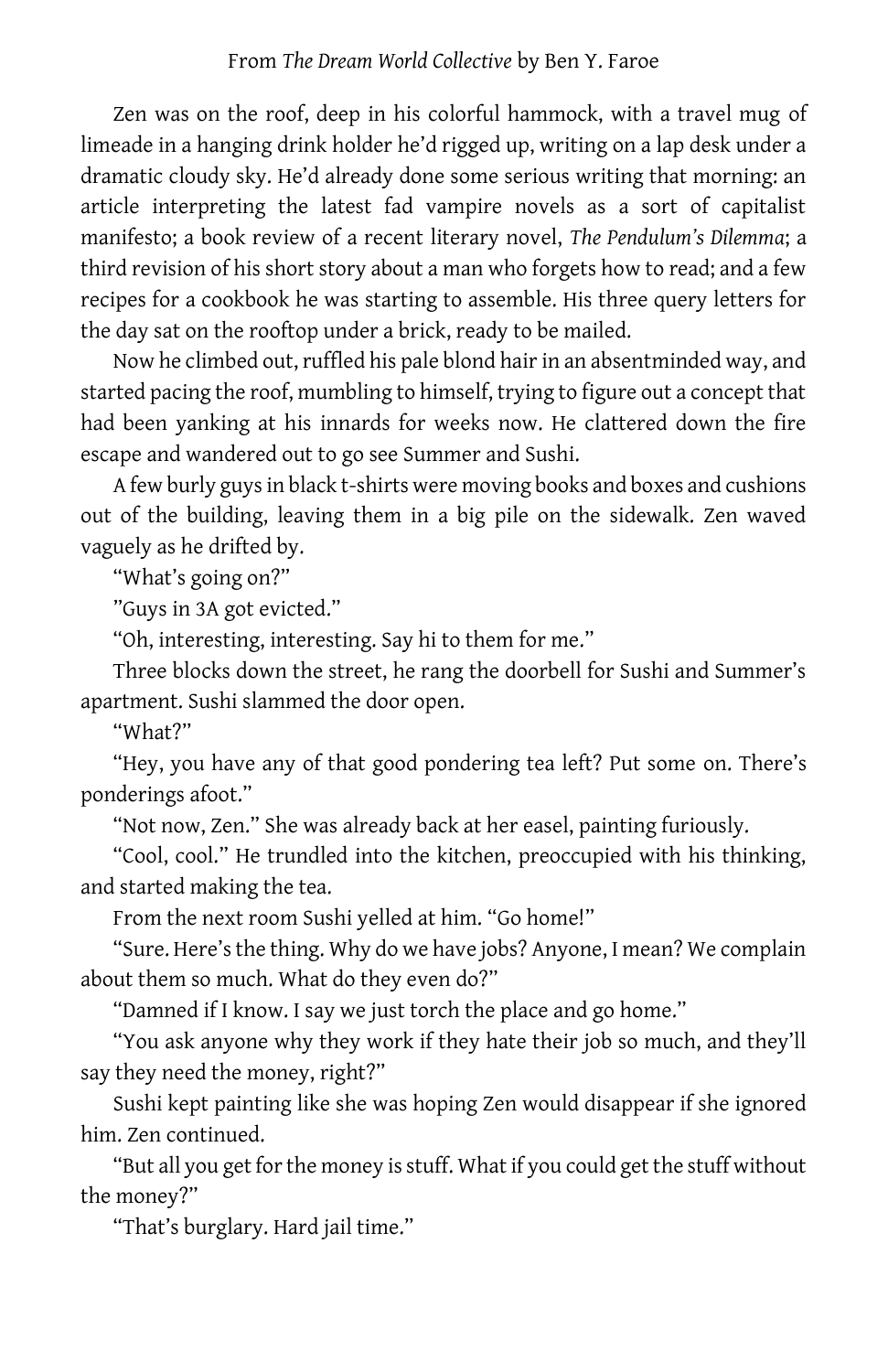"No, if you just had fun making whatever you like making, and you traded it with people who wanted it."

"That's a medieval peasant system of barter. Plague. And overlords."

"What about living together with the other people and working together to make the stuff, everybody does the part they want?"

"Hippie commune. Funny-smelling deadbeats. And possibly plague again."

"Ooh, and sitars! I love sitars!" Zen strummed a huge air-sitar. "Brauunnmm." He flopped onto the ground, cross-legged, and took a thoughtful sip of his tea. "What if we made it deadbeat-free?"

"Pfff. With hippies? Good luck."

"Not with hippies. With us. We figure out crazy brilliant ways to have fun and make stuff we need, or money, or whatever. We could pull it off. Look, what are we all busting our butts at work for? Retirement? Why not just have the fun now?"

"Hmph." Zen could tell Sushi was growing interested despite herself. "What kind of fun?"

"All the stuff nobody does because they have to be back at work by Monday, or they're too tired from all the meetings and paperworks, or too nervous because they'd get fired."

"Or because their unprintable bosses are soul-sucking bastards who can't recognize real talent with two hands and a flashlight, especially when those hands are busy ogling-" She whacked paint at the canvas. "-blond-" Whack! "—wench—" Whack! "—interns!"

Zen was slightly taken aback. "Yeah. Or that."

"OK." Sushi stepped back, suddenly calmer. "Let's do it."

"What?"

"Do it. Make a commune. That's the thing, right? Everybody's always talking about how awesome it would be to do something awesome. Do it. I'm in. Let's go."

"Huh." Zen took a long sip of tea, pondering this. "We'd have to get the others in on it."

"Summer's in. She's always trying to do this kind of thing."

"Dude! We should get Otto, too. He could be our official technomage!"

"What about Alex?" asked Sushi.

"Harder. He's all responsible. We'd have to find something that would really shake up—Wait a minute."

"What?"

Zen grinned and finished his tea in a great gulp.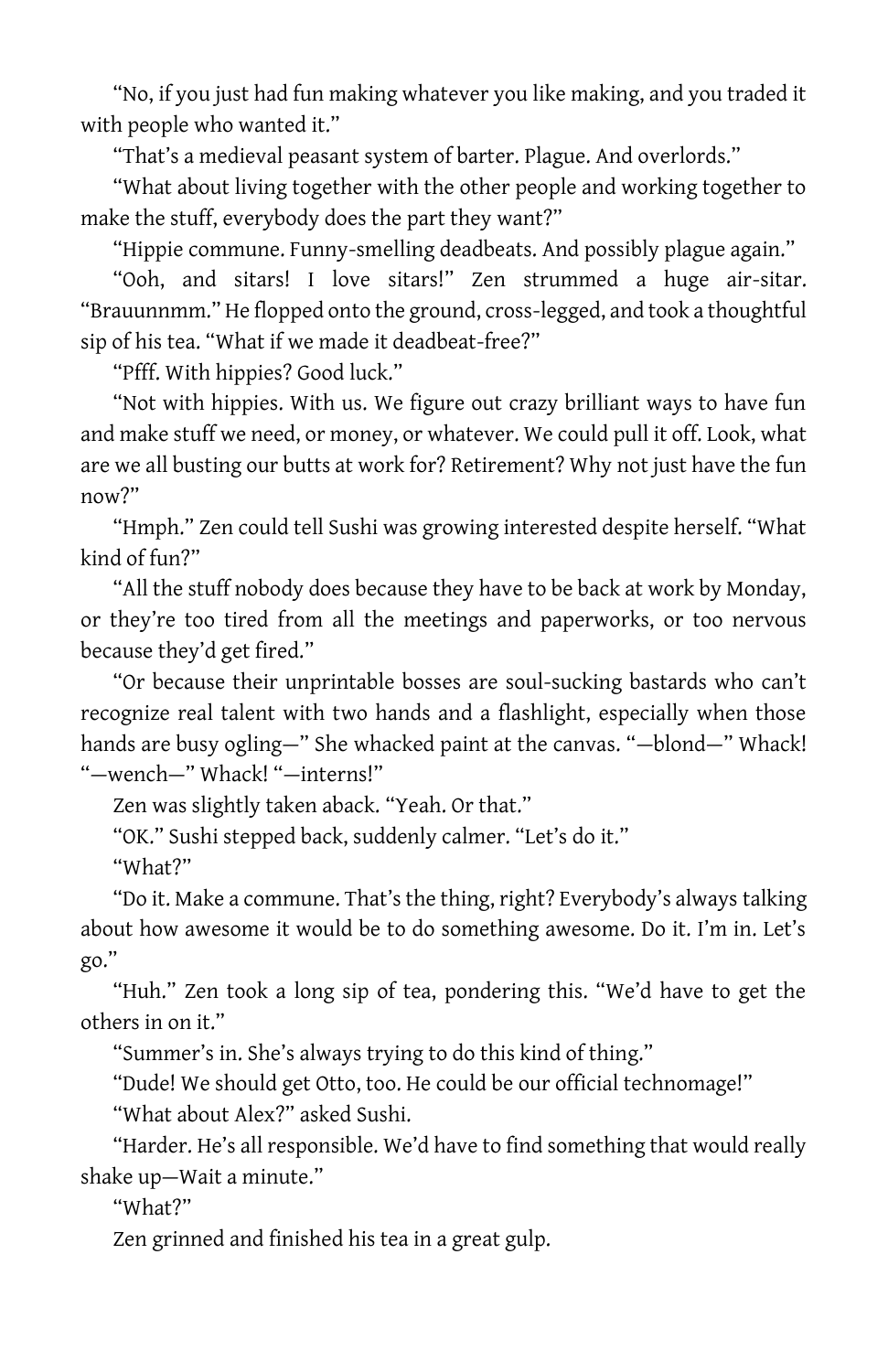"3A is us. Brilliant!" He turned to Sushi. "By the way, would you mind helping me move some things? I think it's starting to rain."

∞

Alex leaned against the wall, despite his better judgment. Steve walked into the back room.

"Professional bearing, Alex," Steve reminded him.

"Sorry." Alex straightened up and tried to look somehow busier.

"Have to set a good example for the underlings," laughed Steve in a corporate attempt at camaraderie.

Summer exploded into the back room, a tangle of backpack and visor and blushing apologies. Steve eloquently raised his eyebrows.

"I'll—" Summer hesitated, stowed her backpack under the coat hooks. "Go wipe the tables? Sorry to interrupt."

She brushed past them to go out behind the counter. Steve spoke up. "Time card?"

"Oh, right. Sorry." Summer turned back to punch in, avoiding his eye. She flashed a pleading glance at Alex as she went back out. He returned it, sympathetic but pained. *What can I do?*

"She may have to go," observed Steve once Summer was out of earshot.

"Nah, she's all right most of the time."

"Seriously? I mean, did you see her there?"

Steve laughed, and the disrespect in his tone annoyed Alex.

"What? Late? That happens to all of us sometimes. No big deal."

"Not you. See, what I like about you is that you really understand what it takes to run a successful business." Steve's attempt at flattery was jarring, too transparent.

"I guess. But Summer's a good worker. She cares about people."

"Right."

"I'm serious. She's made friends with practically every customer who comes in during her shifts. She generates incredible brand loyalty."

Putting it in those terms made Alex feel a little dirty, as if the real point of good relationships was to generate business and not the other way around. But he had to use whatever was most likely to get through to Steve. One glance at his boss's sympathetic grimace showed him it hadn't worked, though.

"Look, I know she's your friend, Alex, but she's got to go."

"No, it's cool, man. I'll work with her. You know, give her a warning, make sure she straightens up. I've handled this sort of thing before."